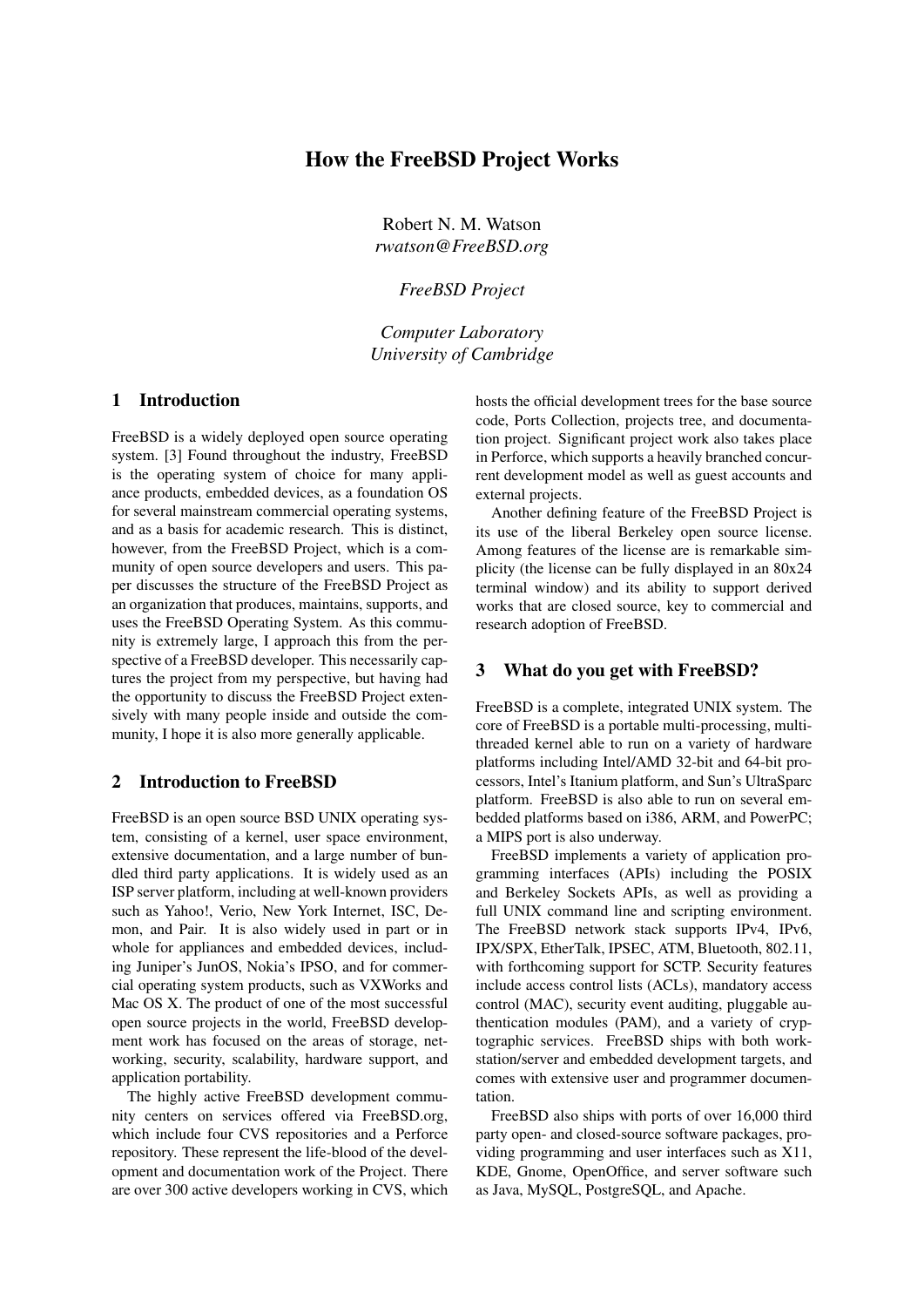### 4 The FreeBSD Project

The FreeBSD Project's success can be measured by the extremely wide deployment of FreeBSDbased systems. From root name servers to major web hosts, search engines, and routing infrastructure, FreeBSD may be found at most major service providers. FreeBSD is also the foundation for a number of commercial operating systems. The FreeBSD Project is more than just software, or even software development: it includes a global community of developers, port maintainers, advocates, and an extensive user community. Central to this community are the FreeBSD.org web site, FTP site, CVS repository, and mailing lists.

Several papers and studies have been written on the topic of the FreeBSD Project and its development process, including a papers by Richards [7], Jorgensen [4], and Dinh-Trong [1].

## 5 The FreeBSD Foundation

The FreeBSD Foundation is a non-profit organization based in Boulder, CO. By design, the Foundation is separate from the FreeBSD Project. When the Foundation was created, it was not clear that a non-profit supporting open source development was a viable concept. As such, it was important to the founders that the Foundation be a separate legal entity that would support the Project, but that the Project not be dependent on the long-term viability of a Foundation. It was also important to the founders of the Foundation that there be a differentiation between the people managing the monetary, legal, and administrative matters and those administering the software development work in the project. In practice, the Foundation has proved financially and administratively successful, and plays an important role in supporting the daily operation and long term success of the Project.

The FreeBSD Foundation is responsible for a broad range of activities including contract development (especially relating to Java), managing of intellectual property, acting as a legal entity for contractual agreements (including non-disclosure agreements, software licensing, etc), providing legal support for licensing and intellectual property issues, fund-raising, event sponsorship (including BSDCan, EuroBSDCon, AsiaBSDCon, and several FreeBSD developer summits a year), providing travel support for FreeBSD developers and advocates, negotiating collaborative R&D agreements, and more.

The FreeBSD Foundation is currently managed by a board of directors, and has one part-time employee who is responsible for day-to-day operation of the Foundation as well as sitting on the board. The board also consists of four volunteer members drawn from the FreeBSD developer community. The FreeBSD Foundation Board is in regular communication with

other administrative bodies in the FreeBSD Project, including the FreeBSD Core Team.

The FreeBSD Foundation is entirely supported by donations, and needs your help to continue its work!

## 6 What We Produce and Consume

The FreeBSD Project produces a great deal of code: the FreeBSD kernel, user space, and the Ports Collection. But the FreeBSD Project does not produce "just source code". FreeBSD is a complete software product, consisting of software, distribution, documentation, and support:

- FreeBSD kernel, user space
- Ports collection, binary package builds
- FreeBSD releases
- FreeBSD manual pages, handbook, web pages, marketing material
- Architecture and engineering designs, papers, reports, etc
- Technical support, including answering questions and debugging problems
- Involvement in and organization of a variety of FreeBSD user events

This would not be possible without support of a larger community of users and consumers, who provide certain necessary commodities:

- Beer, wine, soda, chocolate, tea, and other food/beverage-related vices in significant quantity.
- Donated and sponsored hardware, especially in racks at co-location centers, with hands to help manage it.
- Bandwidth in vast and untold quantities.
- Travel grants, developer salaries, contracts, development grants, conference sponsorship, organization membership fees, etc.
- Thanks, user testimonials and appreciation, good press.
- Yet more bandwidth.

None of these has a trivial cost–by far the most important resource for the project is developer time, both volunteered and sponsored.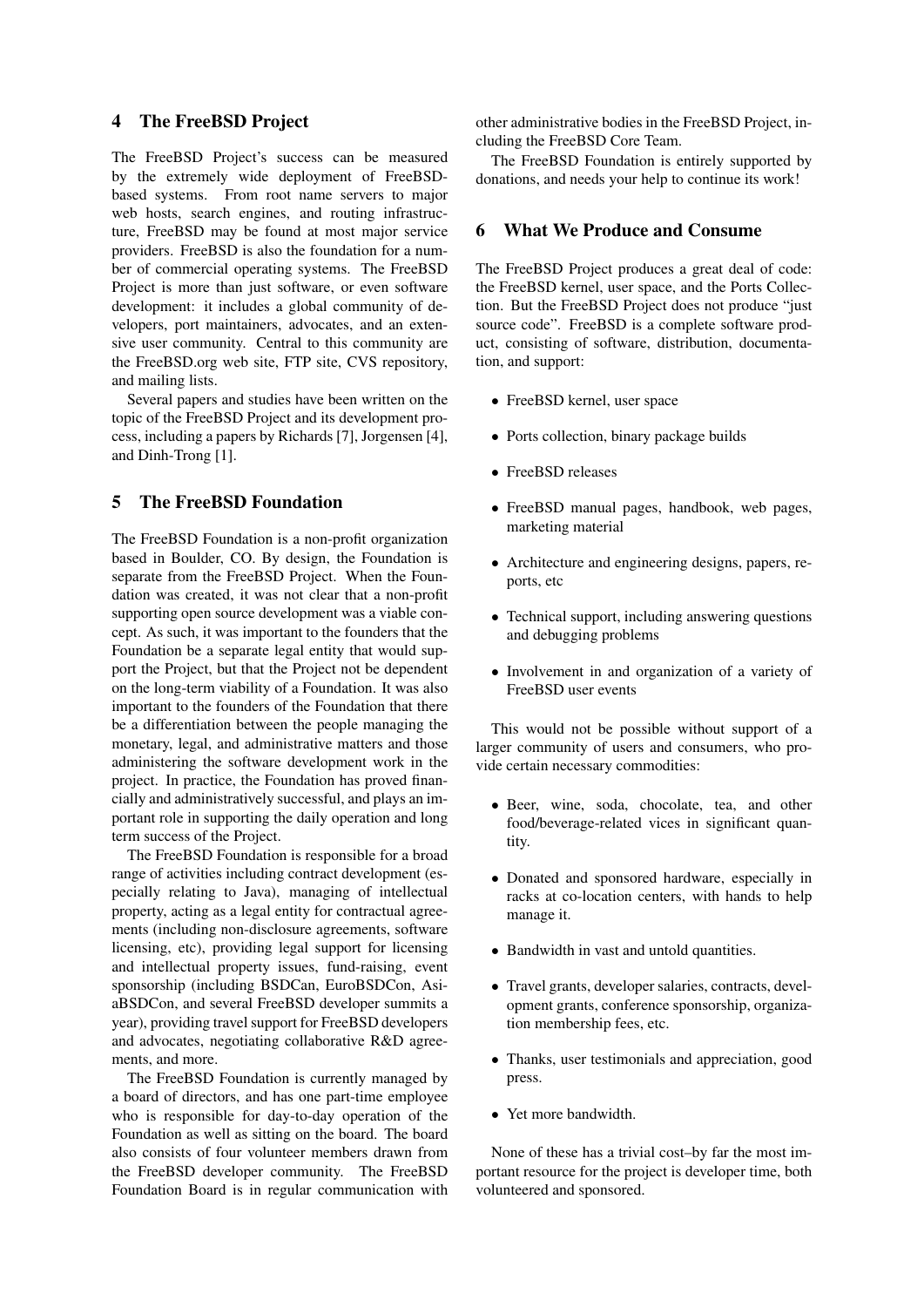### 7 Who are the Developers?

FreeBSD developers are a diverse team, made up of members from 34 countries on six continents. They vary in age between 17 and 58, with a mean age of 32 and median age of 30; the standard deviation is 7.2 years. FreeBSD developers include professional systems programmers, university professors, contractors and consultants, students, hobbyists, and more. Some work on FreeBSD in a few spare hours in the evening once a week–others work on FreeBSD full time, both in and out of the office. FreeBSD developers are united by common goals of thoroughness and quality of work. Unlike many open source projects, FreeBSD can legitimately claim to have developers who have worked on the source base for over thirty years, a remarkable longevity that would be the envy of many software companies. This diversity of experience contributes to the success of FreeBSD, combining the pragmatic "real world problem" focus of consumers building products with the expertise of researchers working on the cutting edges of computer science research.



Figure 1: Age Distribution of FreeBSD Developers (2005)

## 8 FreeBSD Processes

The FreeBSD Project is successful in significant part because it encapsulates not just many experienced and highly competent individuals, but also because it has a set of well-defined development processes and practices that are universally accepted and self-sustaining.

- *Committer life cycle and commit bits* The process by which new developers are inducted into the community and mentored as new members of the community is well-defined and successful.
- *Core Team* Project leadership is selected and renewed via regular elections from the developer

team as a whole, insuring both continuity, continued engagement, and fresh voices lead the project over time.

- *Mailing lists* Through extensive and courteous use of mailing lists for almost all project communications over many years, consensus is almost universal in project decision making, and there is relatively little "stepping on toes" for a project that spans dozens of countries and time zones.
- *Web pages and documentation* A well-designed and extremely complete set of web pages and documentation provide access to both the current condition and history of the project, from tutorial content for new users to detailed architectural information on the design of the kernel.
- *Groups/projects* A hallmark of FreeBSD's success is the scalable community model, which combines the best of centralized software development with project-oriented development, allowing long-term spin-off projects to flourish while maintaining close ties and involvement in the central project.
- *Events* The FreeBSD Project exists primarily through electronic communication and collaboration, but also through in-person developer and user events occurring continuously throughout the year. These include developer summits and involvement in both BSD-specific and general purpose conferences.
- *Honed development and release cycle* With over ten years of online development and release engineering experience, the FreeBSD Project has pioneered many online development practices, combining professional software engineering approaches with pragmatic approaches to volunteerdriven open source development. One of the key elements of this approach is effective and highly integrated use of software development tools and revision control, including the use of multiple revision control systems, CVS and Perforce.
- *Centralized computing resources* Also key to the success of the project has been the use of several globally distributed but centrally managed computing clusters, organized and maintained by project donors and a highly experienced system administration team. The FreeBSD.org infrastructure "just works", providing flawless support for the daily activities of the project.
- *Conflict resolution* In any development project, but especially in widely distributed organizations, effective management of technical disagreements and conflicts is critical; the FreeBSD Project's history is full of examples of successful conflict resolution leading to both good technical and social outcomes.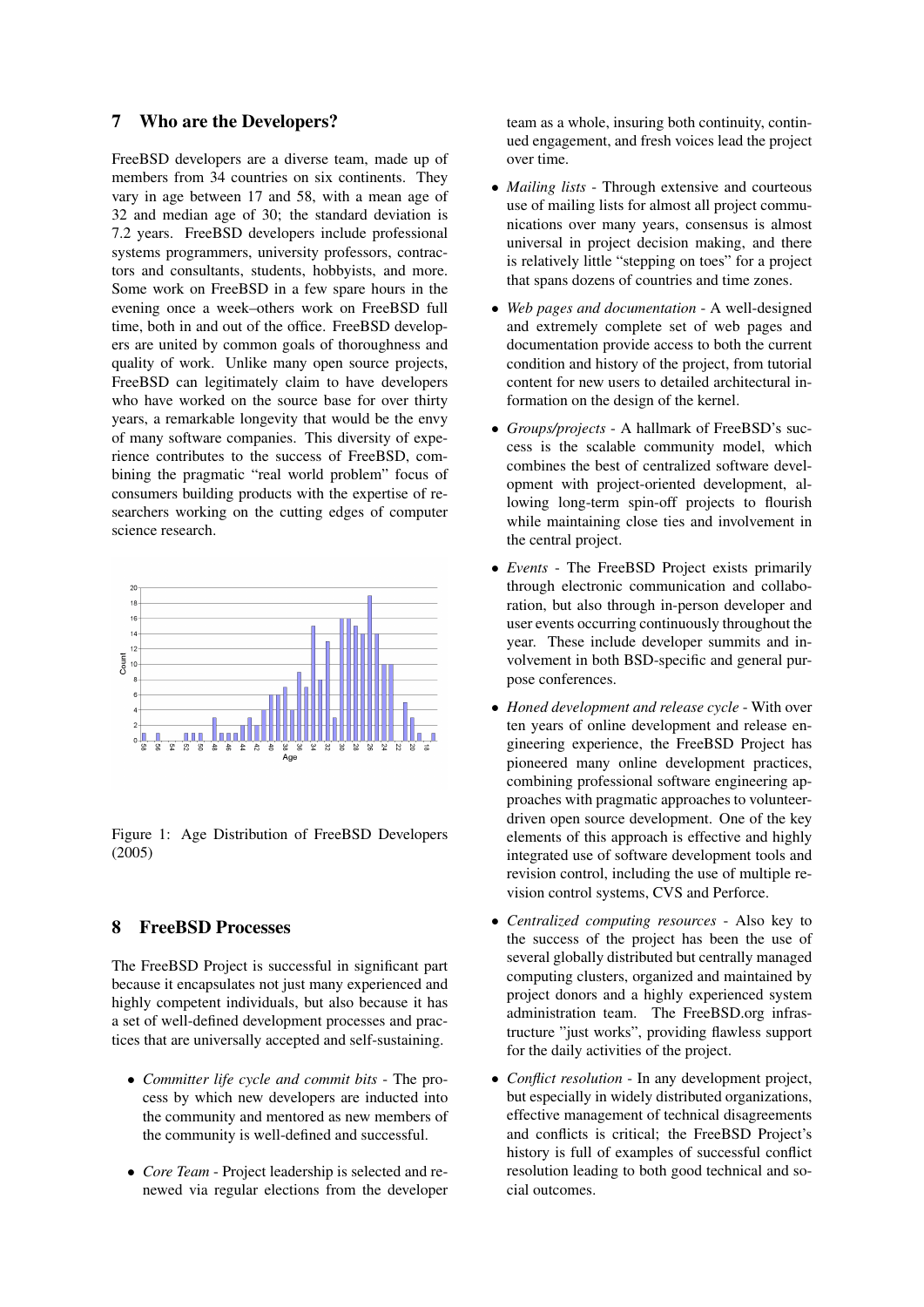## 8.1 FreeBSD Committers

A FreeBSD committer is, in the most literal sense, someone who has access to commit directly to the FreeBSD CVS repository. Committers are selected based on four characteristics: their technical expertise, their history of contribution to the FreeBSD Project, their clear ability to work well in the FreeBSD community, and their having made the previous three extremely obvious. Key to the induction of new committers is the notion of a mentor: this is an existing committer who has worked with the candidate over an extended period and is willing to both sponsor their candidacy and also act in a formal role in introducing them to the project. The mentor proposes the candidate to one of the Core Team, Port Manager, or Doceng, who respectively approve commit rights for the src tree, the ports tree, or the documentation tree. A typical proposal includes a personal introduction of the candidate, a history of their background and contribution, and volunteers to mentor them.

Once approved, typically by a vote, the new committer is given access to the FreeBSD.org cluster and authorized access to CVS. Mentorship does not end with the proposal: the mentor and new committer will have a formal ongoing relationship for several months, in which the mentor works with the new committer to review and approve all commits they will make, helps them circumnavigate the technical and social structure of the project. This relationship often continues informally in the long term, beyond the point where the mentor has "released" the new committer from mentorship. Typically, there is significant technical interest overlap between the proposing mentor and the new committer, as this will be the foundation on which familiarity with their work, as well as competence to review their work, will have been formed.



Figure 2: Number of FreeBSD committers by commit bit type (2005)

Committers often begin working in one of the various trees, and gradually spread to working in others. For example, it is not uncommon for documentation

committers to expand the scope of their work to include source development, or for src developers to also maintain a set of application ports. Some of FreeBSD's most prolific and influential kernel developers have begun life writing man pages; "upgrading" a commit bit to allow access to new portions of the tree is a formal but lightweight process, in which a further proposal by a potential mentor is sent to the appropriate team for approval. As with an entirely new committer, a formal mentorship will take place, in which the new mentor takes responsibility for reviewing their commits during their earlier work with their new commit bit.



Figure 3: There is significant overlap, with many committers working in more than one area of the source tree. (2005)

#### 8.2 FreeBSD Core Team

The FreeBSD Core Team is the nine-member elected management body of the FreeBSD Project, and is responsible for a variety of administrative activities. Historically, the Core Team consisted of a self-selected set of the leading developers working on FreeBSD; however, in 2000, the model was changed to an elected model in order to adopt a more sustainable model. Every two years, nominees from the FreeBSD committer team volunteer to be placed on the role, and a one month online election is held. The FreeBSD Core Team then appeals for and selects a volunteer to act as Core Secretary.

While the process of selecting the Core Team is well-defined, the precise responsibilities of the Core Team are not, and have evolved over time. Some activities are administrative in nature: organizing successive elections, assisting in writing and approving charters for specific teams, and approving new FreeBSD committers. Other activities are more strategic in nature: helping to coordinate developer activity, making sure that key areas are being worked in by cajoling or otherwise convincing developers they are important, and assigning authority to make significant (possibly contentious) architectural decisions. Finally,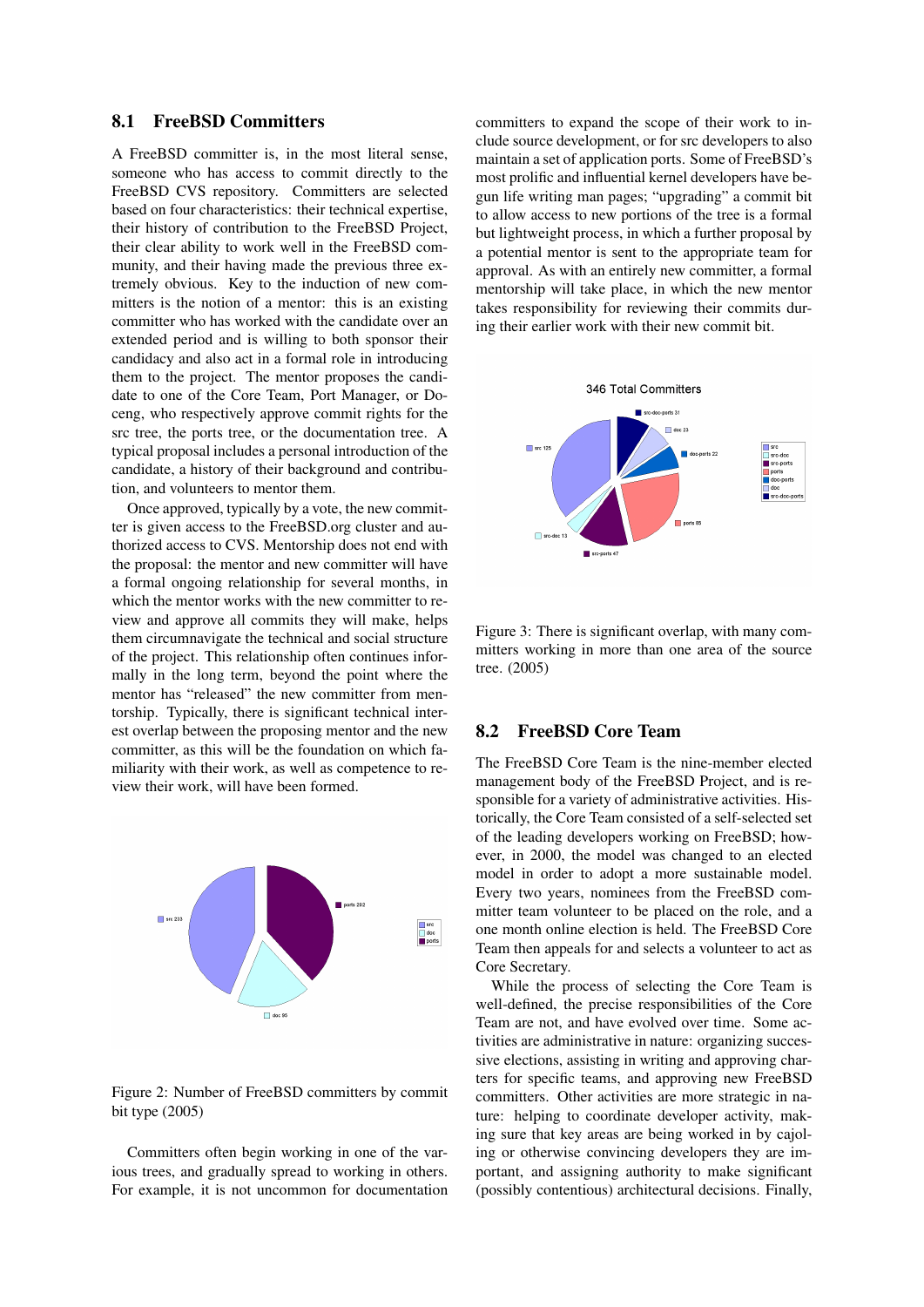the FreeBSD Core Team is responsible for maintaining and enforcing project rules, as well conflict resolution in the event that there is a serious disagreement among developers.

## 8.3 Ports Committers, Maintainers

The FreeBSD Ports Collection is one of the most active areas of FreeBSD work. At its heart, the ports tree is a framework for the systematic adaptation of third party applications to FreeBSD, as well as a vast collection of ported applications. In 2005, there were 158 ports committers working on 16,000 application ports. In addition to ports committers, the notion of a ports maintainer is also important: while ports committers are often involved in maintaining dozens or even hundreds of ports themselves, they also work to funnel third party porting work by over 1,500 ports maintainers into the ports tree. Particularly prolific maintainers often make good candidates for ports commit bits. With an average of 100 ports per committer and 11 ports per maintainer, the ports work is critical to the success of FreeBSD.

The Port Manager (portmgr) team is responsible for administration of the ports tree, including approving new ports committers as well as administering the ports infrastructure itself. This involves regression testing and maintaining the ports infrastructure, release engineering and building of binary packages across half a dozen hardware platforms for inclusion in FreeBSD releases, as well as significant development work on the ports infrastructure itself. Regression testing is a significant task, involving large clusters of build systems operating in parallel; even minor infrastructure changes require the rebuilding of tens of thousands of software packages.

### 8.4 Groups and Sub-Projects

The FreeBSD Project is a heavily structured and sizable organization with many special interest groups working in particular areas. These groups focus on specific technical areas, support, advocacy, deployment and support of FreeBSD in various languages and in different countries. Some sub-groups are formally defined by the project, and in some cases, have approved charters and membership. Others exist more informally, or entirely independent of the central FreeBSD.org infrastructure, shipping derived software products.

## 8.5 A FreeBSD Project Org Chart

While the concept of an organizational chart applies somewhat less well to a loose-knit volunteer organization than a traditional company, it can still be instructive.



Figure 4: Lines in this FreeBSD Project Org chart represent more than just downward delegation of authority found in commercial organizations.

In a traditional organization chart, arrows would represent delegation of responsibility. In the FreeBSD Project organization chart, this is only partially true: typically arrows represent delegation of authority: i.e., the FreeBSD Core Team, the elected management body of the project has assigned authority, by means of voting to approve a written chart, for security advisory and other Security Officer activities to the Security Officer and Security Officer team. As the organization is volunteer-driven, delegation of of responsibility occurs up as much as down: the larger body of FreeBSD committers select a Core Team to take responsibility for a variety of administrative activities.

### 8.6 Derived Open Source Projects

FreeBSD provides components, and in some cases the foundation, of a large number of derived open source software projects.

- FreeSBIE, a FreeBSD-based live CD image
- m0n0wall, an embedded FreeBSD-based firewall package
- pfSense, an extensible firewall package based on m0n0wall
- PC-BSD, a workstation operating system based on FreeBSD
- Darwin, the open source foundation of the Mac OS X operating system, which includes both portions of the FreeBSD kernel and user space
- DesktopBSD, a workstation operating system based on FreeBSD
- DragonflyBSD, a FreeBSD-derived research operating system project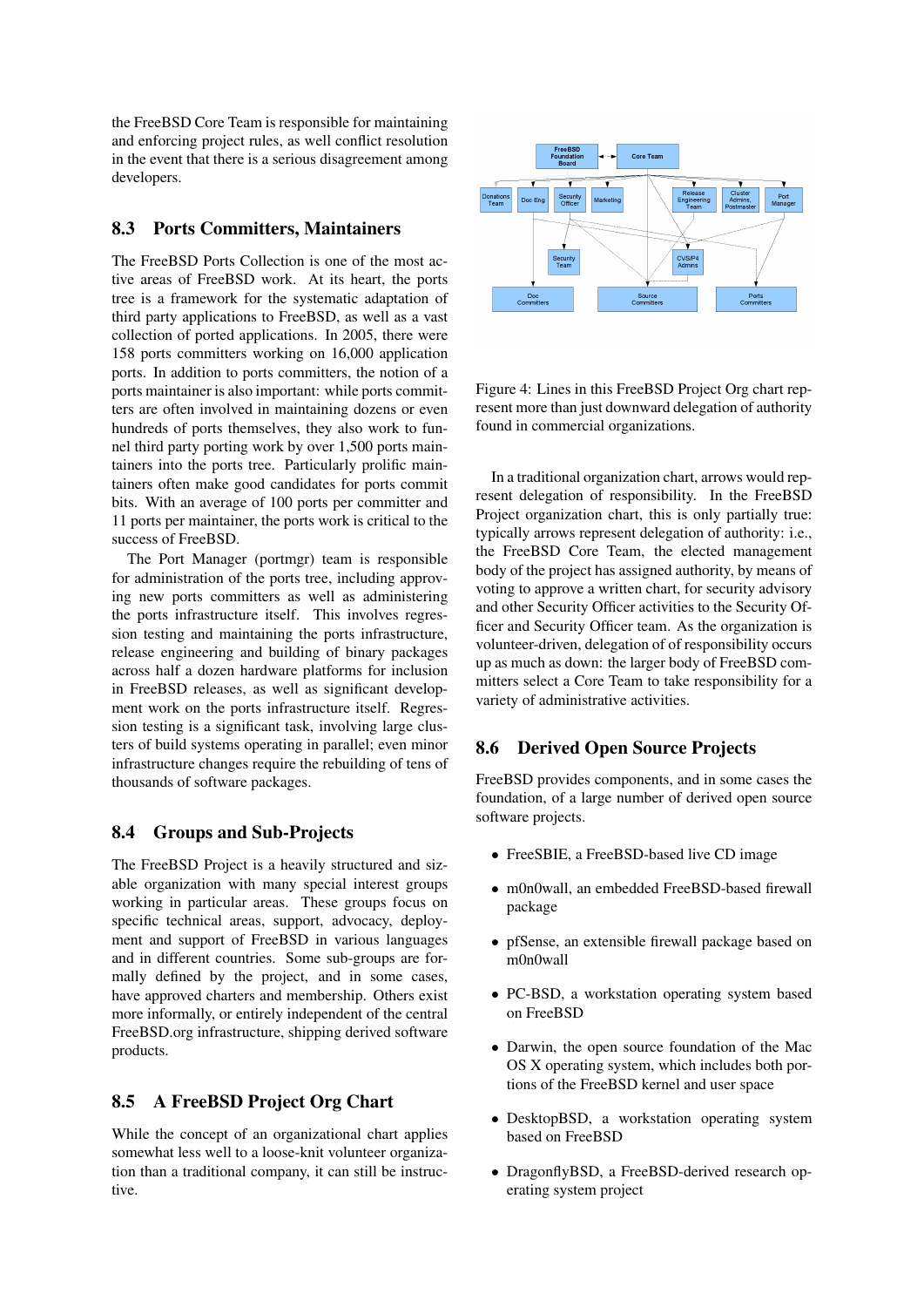• FreeNAS, a FreeBSD-based network storage appliance project

In addition, FreeBSD code may be found in an even greater number of projects that software components developed in FreeBSD; this includes open source projects such as OpenBSD, NetBSD, and Linux systems.

## 8.7 Mailing Lists

Mailing lists are the life-blood of the project, and the forum in which almost all project business takes place. This provides a long term archive of project activities. There are over 40 public mailing lists hosted at FreeBSD.org, as well as a number of private mailing lists associated with various teams, such as the Core Team, Release Engineering team, and Port Manager team. Mailing lists serve both the developer and user communities. A great many other mailing lists relating to FreeBSD are hosted by other organizations and individuals, including regional user groups, and external or derived projects.

#### 8.8 FreeBSD Web Pages

Web sites are a primary mechanism by which the FreeBSD Project communicates both internally and with the world at large. The main FreeBSD.org web site acts as a distribution point for both FreeBSD as software and documentation, but also as a central point for advocacy materials. Associated web sites for the mailing lists and mailing list archives, bug report system, CVSweb, Perforce, and many other supporting services are also hosted as part of the FreeBSD.org web site.



Figure 5: Web sites play an integral role in how the FreeBSD Project communicates with both users and contributors.

In addition, there are a number of project-specific web sites for FreeSBIE, TrustedBSD, PC-BSD, DesktopBSD, and others, which are linked from the main FreeBSD.org web site, but are separately authored and hosted.

## 8.9 Events

While electronic communications are used as the primary method of communication for most on-going work, there is no substitute for meeting people you are working with in-person. The FreeBSD Project has a presence at a great many technical workshops and conferences, such as USENIX and LinuxWorld, not to mention a highly successful series of BSD-related conferences, such as BSDCan, EuroBSDCon, AsiaBSD-Con, NYCBSDCon, MeetBSD, and a constant stream of local user group and developer events.

As these conferences bring together a great many FreeBSD developers, there are often Developer Summits occurring concurrently, in which FreeBSD developers meet to present, discuss, hack, and socialize. Summits typically consist of a formal session containing both presentations and moderated discussion, and information activities, such as hacking and gathering at a bar or pub.

#### 8.10 FreeBSD Development Cycle

FreeBSD is created using a heavily branched development model; in revision control parlance, this means that there is a high level of concurrent work occurring independently. The central FreeBSD src CVS repository contains a large number of branches; the main of these is the HEAD or CURRENT branch, where new features are aggressively developed.



Figure 6: Branching is a key element of the FreeBSD development model: simultaneous work on several complete versions of FreeBSD at once allows changes to be merged from one branch to another as they gain stability, exposing them to successively wider testing and use.

A series of STABLE branches contains more conservative development, one per major release series, with changes being trickled from the CURRENT branch to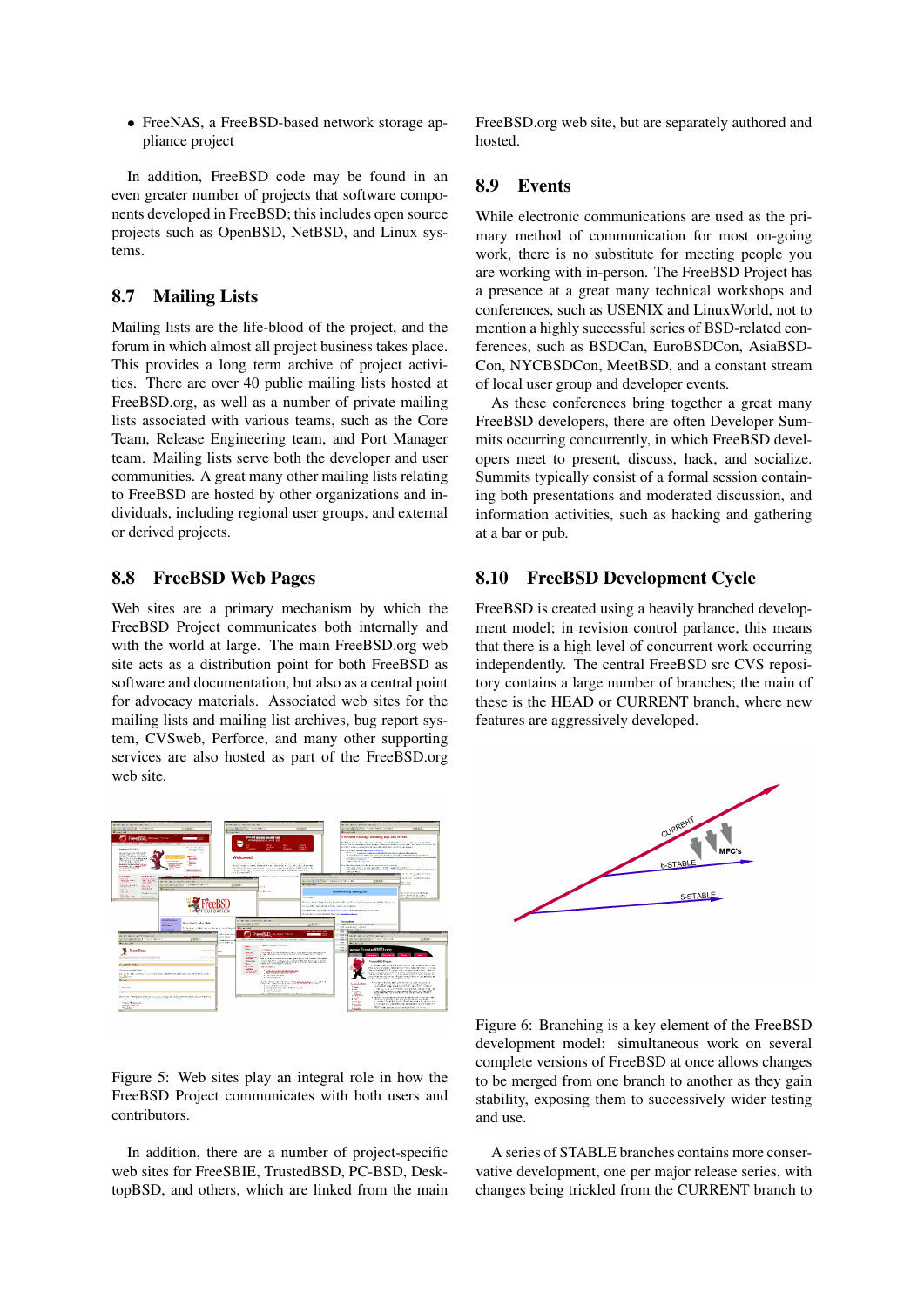other branches as they stabilize; this process is referred to as "Merged From Current", or MFC. Minor releases are cut from STABLE branches at regular intervals, typically three to six months. Major releases are cut around every 18 months, although sometimes less frequently, and involve the creation of a new STABLE branch; this allows extremely large features, inappropriate for merge to a STABLE release series, to be released as part of new major (.0) releases.

In addition to the CURRENT and STABLE branches, RELEASE branches are used for release cycles as well as for security and errata patches following release.

| 7-current | cutting edge development         |
|-----------|----------------------------------|
| 6-stable  | active development with releases |
| 5-stable  | legacy branch with releases      |
| 4-stable  | legacy branch                    |

Branched development is also used extensively during early feature development. Due to limitations in CVS, discussed later, this work typically occurs in branches in the FreeBSD Perforce server.

## 8.11 FreeBSD Releases

Release engineering is one of the most tricky aspects of running any large software project, let alone a largescale, volunteer-run open source project. The release team (RE) is responsible for the coordinating the combination of technical and technical engineering necessary to bring a FreeBSD release to fruition. With membership approved by the Core Team, RE is given significant leeway to steer the FreeBSD development process, including placing administrative limits on development in the tree (code slushes, freezes), performing CVS branching and tagging operations, not to mentioning begging and cajoling developers into doing that which is necessary to make a release possible.

As FreeBSD development is centered on revision control, the revision control operations involved in a release are important to understanding how releases occur. Releases occur in release branches, which are typically branched from a -STABLE development branch. In preparation for a release, development on the -STABLE branch is slowed to a more conservative set of changes in order that existing new work can stabilize. First a "code slush" occurs, in which new features are eschewed, but bug fixing and refinement occurs largely unhindered; any significant changes for the release require approval by the Release Engineering team during this period. After a period of slush, a "code freeze" is started, after which point commits to the tree may only occur with the specific approval of the release am. This change in process increases the level of review taking place for changes, as well as allowing the Release Engineering team to manage risk for the release as a whole.

A series of beta test releases will be made during the code freeze, in which major and minor problems

are incrementally identified and corrected. Once the Release Engineering team is satisfied with the quality of the tree, branching of the release branch may occur, which can allow more active development on the -STABLE branch to resume. A series of release candidates is used to continue to refine the release, with successively more broad testing, especially of the install procedure, which sees less exposure during normal development. Once a final release candidate is created, the release itself may occur, and the release is tagged.

Coordinated with this process for the base tree is both a release process for the ports and documentation trees. Final third party package builds occur prior to the release candidate series, ensuring testing and compatibility after significant changes have been completed in the base source tree. The Port Manager team also places a slush and freeze on the ports tree, allowing testing of the packages together rather than in isolation. The documentation tree is likewise tagged as part of the release process; an important aspect of the release is preparation of the release documentation, including the release notes identifying changes in FreeBSD, finalization of translated versions, and updates to the web site and documentation to reflect the release.

The release branches continue to serve an important role after the tagging and release of a FreeBSD version. Once the Release Engineering team believes that there is no risk of a re-roll of the release due to a last minute issue, it will transfer ownership of the branch to the Security Officer team, which will then maintain security patches against the release in that branch. The Release Engineering team may also coordinate the addition of errata patches to the branch for major stability or functional problems identified after the release. Freezes requiring approval of the Release Engineering or Security Officer teams are not released on release branches.

The FreeBSD 6.1 release process is fairly representative, in that it contained the typical snags and delays, but produced a very technically successful and widely deployed release:

| 25 Jan 2006 | Schedule finalized            |
|-------------|-------------------------------|
| 31 Jan 2006 | Code freeze begins            |
| 5 Feb 2006  | Ports schedule, announced     |
| 5 Feb 2006  | 6.1-BETA1                     |
| 19 Feb 2006 | $6.1-BETA2$                   |
| 23 Feb 2006 | Ports tree frozen             |
| 3 Mar 2006  | 6.1-BETA3                     |
| 6 Mar 2006  | Doc tree slush                |
| 14 Mar 2006 | 6.1-BETA4; ports tagged       |
| 5 Apr 2006  | RELENG <sub>-6-1</sub> branch |
| 10 Apr 2006 | $6.1 - RC1$                   |
| 17 Apr 2006 | Doc tree tagged, unfrozen     |
| 2 May 2006  | $6.1 - RC2$                   |
| 7 May 2006  | Release tagged                |
| 7 May 2006  | Build release                 |
| 8 May 2006  | 6.1-RELEASE released          |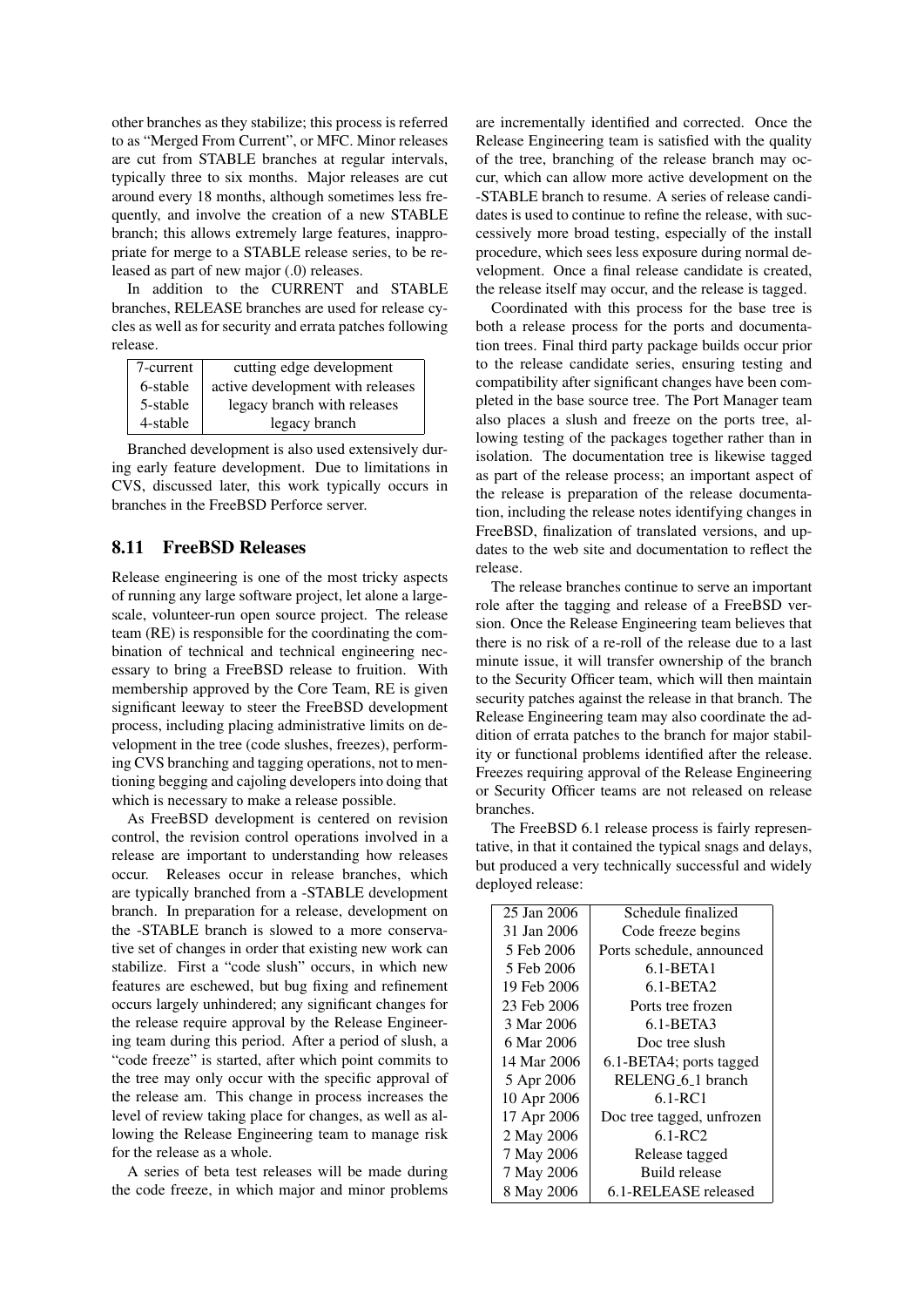Major (.0) releases occur in a similar manner to minor releases, with the added complexity of creating a new -STABLE branch as well as a new release branch. As this occurs quite infrequently, often as much as several years apart, the process is more variable and subject to the specific circumstances of the release. Typically, the new -STABLE branch is created after a long period of code slush and stabilization in the - CURRENT branch, and occurs well in advance of the formal release process for the .0 release. Critical issues in this process include the finalization of application binary interfaces (ABIs) and APIs for the new branch, as many ABIs may not be changed in a particular release line. This includes library version updates, kernel ABI stabilization for device drivers, and more.

Incremental releases of FreeBSD, such as the 6.1 and 6.2 releases, largely require appropriately conservative strategies for merging changes from the CUR-RENT branch, along with some amount of persuasion of developers to address critical but less technically interesting issues. Typical examples of such issues are device driver compatibility issues, which tend to rear their heads during the release process as a result of more broad testing, and a few individuals bravely step in to fix these problems.

Larger releases, such as 3.0, 4.0, 5.0, and 6.0, require much more care, as they typically culminate several years of feature development. These have been handled with varying degrees of success, with the most frequent source of problems the tendency to overreach. While the FreeBSD 4.0 and 6.0 releases were largely refinements and optimizations of existing architecture, the FreeBSD 3.0 and 5.0 releases both incorporated significant and destabilizing architectural changes. Both resulted in a series of incremental releases on a STABLE branch that did not meet the expectations of FreeBSD developers; while these problems were later ironed out, they often resulted from a "piling on" of new features during an aggressive CUR-RENT development phase.

The success of the FreeBSD 6.x release series has been in large part a result of a more moderated development and merge approach, facilitated by the heavy use of Perforce, which allows experimental features to be maintained and collaborated on without merging them to the CVS HEAD before they are ready. Prior to the use of Perforce, experimental features were necessarily merged earlier, as there were not tools to maintain them independently, which would result in extended periods of instability as the base tree ceased to be a stable platform for development. The more mature development model leaves the CVS HEAD in a much more stable state by allowing a better managed introduction of new features, and actually accelerates the pace of development by allowing avoiding slowdowns in concurrent development due to an unstable base.

## 8.12 Revision Control

Most major technical activities in the project are centered on revision control. This includes the development of the FreeBSD source code itself, maintenance of the tends of thousands of ports makefiles and metadata files, the FreeBSD web site and documentation trees (including the FreeBSD Handbook), as well as dozens of large-scale on-going projects. Historically, FreeBSD has depended heavily on CVS, but has both extended it (via cvsup), and made extensive use of Perforce as the project has grown. The FreeBSD Project is now actively exploring future revision control options.

#### 8.12.1 Revision Control: CVS

CVS, or the Concurrent Versions System, is the primary revision control system used by the FreeBSD Project, and holds the authoritative FreeBSD source trees, releases, etc. [2] This repository has over twelve years of repository history. The FreeBSD CVS repository server, repoman.FreeBSD.org, actually holds four separate CVS repositories:

| /home/ncvs    | FreeBSD src           |
|---------------|-----------------------|
| /home/pcvs    | FreeBSD ports         |
| /home/dcvs    | FreeBSD documentation |
| /home/projcvs | FreeBSD project       |

The FreeBSD Project supplements CVS in a variety of ways; the most important is cvsup, which allows high-speed mirroring and synchronization of both the CVS repository itself, as well as allowing CVS checkouts without use of the heavier weight CVS remote access protocol. This permits the widespread distribution of FreeBSD, as well as avoiding concurrent access to the base repository, which with CVS can result in a high server load. Most developers work against local CVS repository mirrors, only using the central repository for check-in operations.

Over time, the technical limitations of CVS have become more apparent; cvsup significantly enhances the scalability of CVS, but other limits, such as the lack of efficient branching, tagging, and merging operations have become more of an issue over time.

#### 8.12.2 Revision Control: Perforce

While CVS has served the project extremely well, its age is showing. CVS fails to offer many key features of a distributed version control system, nor the necessary scalability with respect to highly parallel development. To address these problems, the FreeBSD Project has deployed a Perforce server, which hosts a broad range of on-going "projects" derived from the base source tree. [6] The most important feature that Perforce brings to the FreeBSD Project is support for highly branched development: it makes creating and maintaining large-scale works in progress possible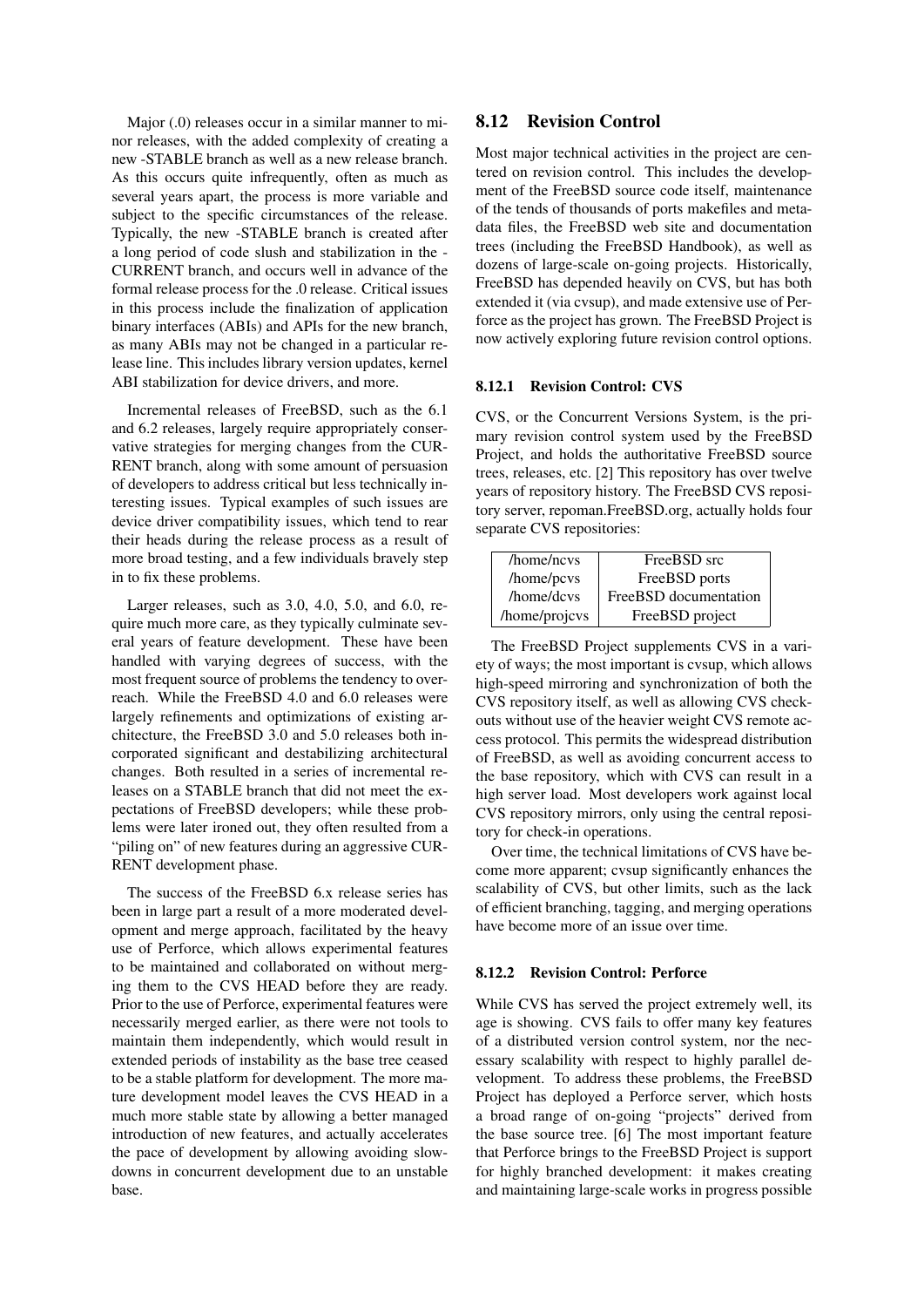through lightweight branching and excellent historybased merging of changes from parent branches to children.

Currently, most major new kernel development work is taking place in Perforce, allowing these projects to be merged to the base tree as they become more mature, avoiding high levels of instability in the CUR-RENT branch. Perforce also makes collaboration between developers much easier, allowing developers to monitor each other's works in progress, check them out, test them, and modify them. Projects that have been or are being developed in Perforce include SMPng, KSE, TrustedBSD Audit, TrustedBSD MAC, SEBSD, superpages, uart, ARM, summer of code, dtrace, Xen, sun4v, GEOM modules, CAM locking, netperf, USB, ZFS, gjournal, and many others. CVS remains the primary and authoritative revision control system of the FreeBSD Project, with Perforce being reserved for works in progress, but it plays a vital role in the growth of the project, so cannot be ignored in any serious consideration of how the project operates.

#### 8.12.3 Revision Control: The Future

The FreeBSD Project is in the throes of evaluating potential future distributed version control systems as a potential successor to CVS and Perforce, with the goal of subsuming all activity from both into a single repository. The Project's requirements are complicated, both in terms of basic technical requirements, as well as being able to support our development processes and practices. Primary of these requirements is that the entire current CVS repository and history be imported into the new repository system, a task of non-trivial complexity, and that it support the new branched development model used heavily in Perforce. Another important consideration is continued support for the cvsup infrastructure for the foreseeable future.

### 8.13 Clusters

The FreeBSD Project makes use of several clusters scattered around the world, typically located at colocation centers. These clusters are possible due to the generous donations of companies using FreeBSD. One of the most important aspects of these donations is that they are not just significant donations of servers or rack space, but donations of administrative staff time and expertise, including hands to rearrange and handle new and failing hardware, reinstall and update systems, and help troubleshoot network and system problems at bizarre hours of the day and night.

#### 8.13.1 FreeBSD.org cluster

While there are several FreeBSD Project clusters, The FreeBSD.org Cluster is hosted in Santa Clara by Yahoo!, and is home of many of the most critical systems making up the FreeBSD.org domain.

| Mail servers      | hub, $mx1, mx2$               |
|-------------------|-------------------------------|
| Distribution      | ftp-master, www               |
| Shell access      | freefall, builder             |
| Revision control  | repoman, spit, ncvsup         |
| Ports cluster     | pointyhat, gohans, blades     |
| Reference systems | sledge, pluto, panther, beast |
| Name server       | ns0                           |
| NetApp filer      | dumpster                      |

All of these systems have been made available through the generous donations of companies supporting FreeBSD, such as Yahoo!, NetApp, and HP. The systems are supported by remote power, serial consoles, and network switches.

### 8.13.2 Other Clusters

The FreeBSD.org cluster hosted at Yahoo! is not the only concentration of FreeBSD Project servers. Three other major clusters of systems are used by the FreeBSD Project:

- The *Korean ports cluster* hosted by Yahoo! in Korea provides a test-bed for ports work.
- *allbsd.org* in Japan provides access to manyprocessor Sun hardware for stress and performance testing.
- The *Sentex cluster* hosts both the FreeBSD Security Officer build systems, as well as the Netperf cluster, a network performance testing cluster consisting of a dozen network booted systems with gigabit networking. This cluster has also been used to test dtrace, hwpmc, and ZFS.
- The *ISC cluster* hosts half of FreeBSD.org, as well as a large number of ports building systems, the FreeBSD.org Coverity server, test systems, and more.

## 8.14 Conflict Resolution

Conflict resolution is a challenging issue for all organizations, but it is especially tricky for volunteer organizations. FreeBSD developers are generally characterized by independence, a good sense of cooperation, and common sense. This is no accident, as the community is self-selecting, and primary criteria in evaluating candidates to join the developer team are not just technical skills and technical contribution, but also the candidate's ability to work successful as part of a larger global development team. Conflict is successfully avoided by a number of means, not least avoiding unnecessary overlap in work areas and extensive communication during projects that touch common code.

Despite this, conflicts can and do arise: some consist purely of technical disagreements, but others result from a combination of the independence of spirit of FreeBSD developers and the difficulty of using solely